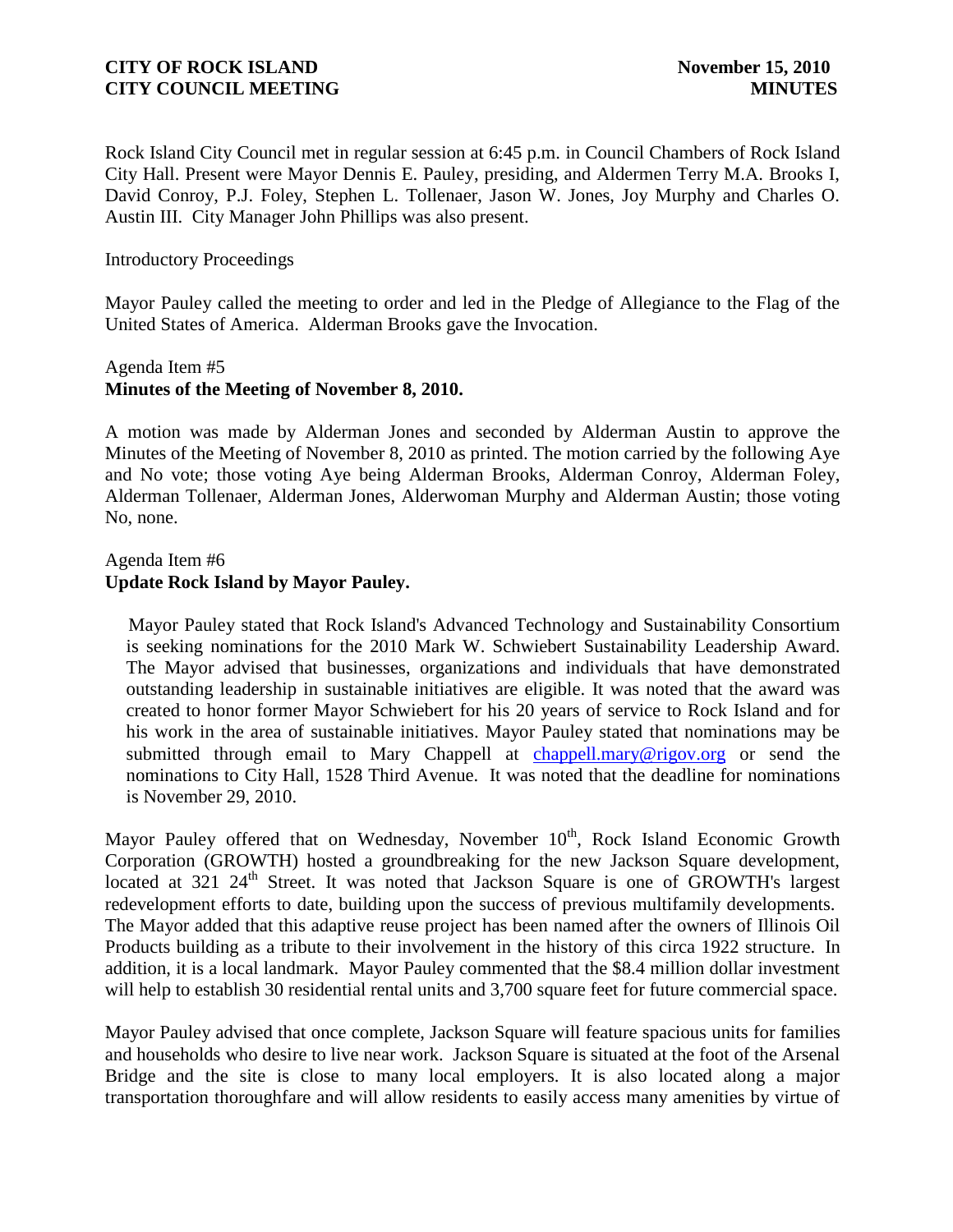its urban setting. Mayor Pauley stated that the units to be developed include three (3) onebedroom (830 sq.ft.), 17 two-bedroom (925 sq.ft.) and 10 three-bedroom / two-bathroom (1300 sq.ft.) units. It was noted that the rent will range from \$432.00 to \$875.00. The Mayor added that households eligible to live on the site can earn up to 120% of the Area Median Income (e.g. \$81,250.00 for a family of four).

 Mayor Pauley indicated that the Mississippi Valley Blues Society (MVBS) will present the duo of Hal Reed and Ellis Kell in a free public performance at 6:00 p.m. on Thursday, November  $18<sup>th</sup>$  at the Rock Island Public Library as part of its annual Artist in Residency Series. It was noted that the public performance will be held in the Main Library Community Room at 401 19<sup>th</sup> Street and it is part of the MVBS "Blues in the Schools" week, which brings blues music and education to 10 schools and two (2) public performance sites.

 Mayor Pauley stated that to celebrate the opening of Harry Potter and the Deathly Hallows Part 1, the library will host a Harry Potter Party on Tuesday, November  $16<sup>th</sup>$  at the Main Library. Mayor Pauley indicated that everyone can enjoy games, crafts and food beginning at 6:00 p.m. It was noted that ages 9 to 11 can meet in the Children's Room and ages 12 to 18 can meet in the Community Room. It was noted that the cost is free.

### Agenda Item #7

# **A Special Ordinance Granting a Special Use Permit at 2500 4th Avenue**.

It was moved by Alderman Jones, seconded by Alderwoman Murphy to consider, suspend the rules and pass the ordinance. The motion carried by the following Aye and No vote: those voting Aye being Alderman Brooks, Alderman Conroy, Alderman Foley, Alderman Tollenaer, Alderman Jones, Alderwoman Murphy and Alderman Austin; those voting No, none.

### Agenda Item #8 **CLAIMS**

It was moved by Alderman Austin, seconded by Alderman Conroy to accept the following reports and authorize payment as recommended. The motion carried by the following Aye and No vote: those voting Aye being Alderman Brooks, Alderman Conroy, Alderman Foley, Alderman Tollenaer, Alderman Jones, Alderwoman Murphy and Alderman Austin; those voting No, none.

- a. Report from the Administrative Services Department regarding payment in the amount of \$21,215.07 to Califf and Harper, P.C. for legal services rendered for the months of September and October 2010.
- b. Report from the Public Works Department regarding payment in the amount of \$4,962.25 to Langman Construction for repairs made at 2221 20½ Avenue under the Sanitary Lateral Repair Program. (333)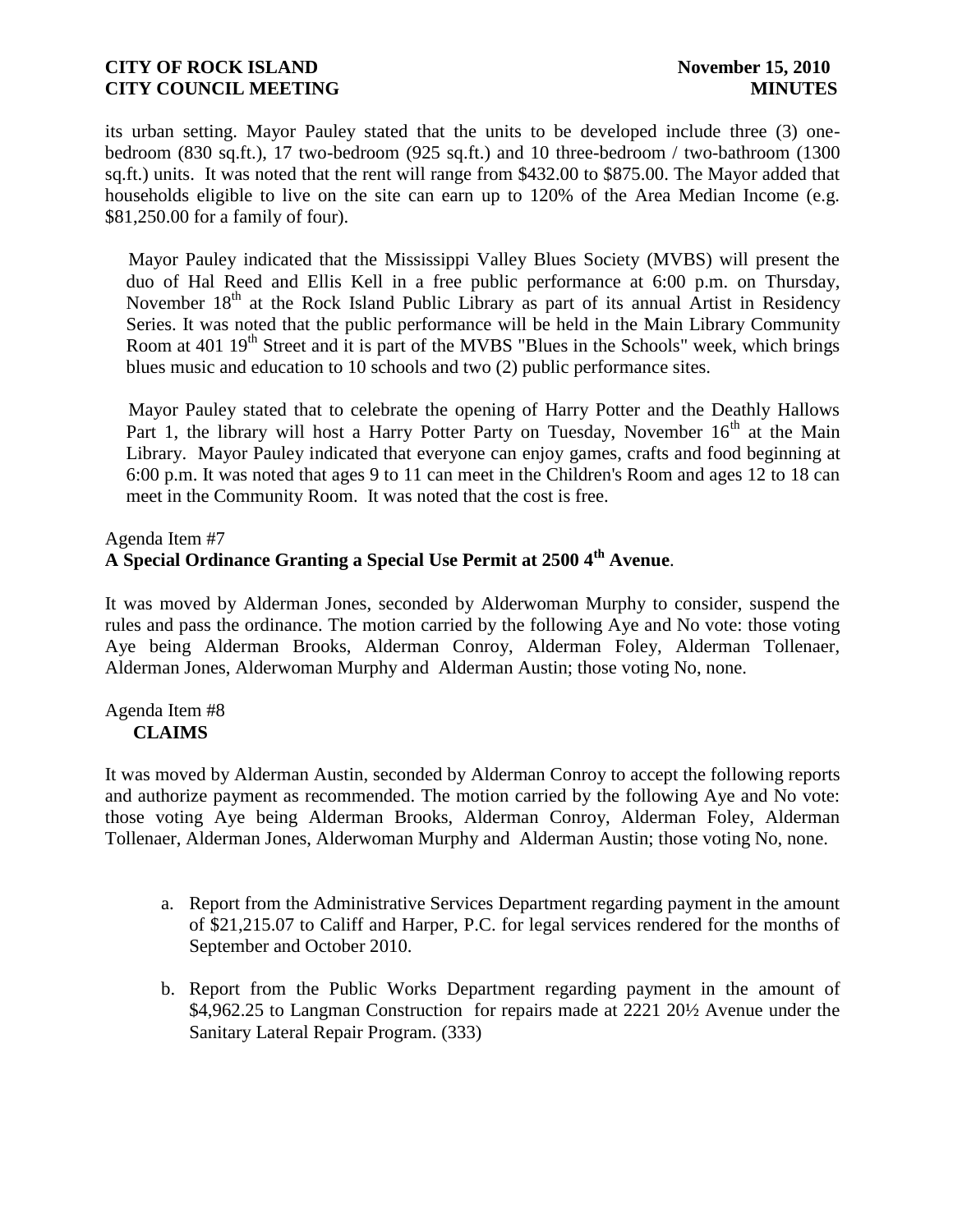- c. Report from the Public Works Department regarding payment #1 in the amount of \$13,380.70 to Tri City Electric Company of Iowa for services provided for the Fiber Optic Cable Phase 4-B project. (334)
- d. Report from the Public Works Department regarding payment #1 in the amount of \$6,865.20 to Advanced Environmental for services provided for the Martin Luther King Center Asbestos Removal project. (335)
- e. Report from the Public Works Department regarding payment #1 in the amount of \$129,985.46 to Hoerr Construction, Inc. for services provided for the 2010 Joint Sanitary/Storm Sewer Lining project. (336)

### Agenda Item #9

# **Claims for the week of November 5 through November 11 in the amount of \$1,135,016.22.**

Alderman Conroy moved and Alderman Tollenaer seconded to allow the claims. The motion carried by the following Aye and No vote: those voting Aye being Alderman Brooks, Alderman Conroy, Alderman Foley, Alderman Tollenaer, Alderman Jones, Alderwoman Murphy and Alderman Austin; those voting No, none.

Agenda Item #10

# **Report from the Public Works Department regarding the purchase of a new radiator from Truck Country, Inc. in the amount of \$2,759.07.**

It was moved by Alderman Austin, seconded by Alderman Tollenaer to approve the purchase as recommended. The motion carried by the following Aye and No vote: those voting Aye being Alderman Brooks, Alderman Conroy, Alderman Foley, Alderman Tollenaer, Alderman Jones, Alderwoman Murphy and Alderman Austin; those voting No, none.

Agenda Item #11

**Report from the Administrative Services Department regarding a contract for Labor Counsel Services with Califf and Harper, recommending a one-year extension at the rate of \$175.00 per hour for Mr. Eggers and \$110.00 per hour for an associate for calendar year 2011.**

Alderman Tollenaer moved and Alderwoman Murphy seconded to approve the one-year extension as recommended and authorize the City Manager to execute the contract documents. The motion carried by the following Aye and No vote: those voting Aye being Alderman Brooks, Alderman Tollenaer, Alderman Jones, Alderwoman Murphy and Alderman Austin; those voting No, Alderman Conroy and Alderman Foley.

Agenda Item #12

**Report from the Community and Economic Development Department regarding an intergovernmental agreement for completing an Analysis of Impediments to Fair Housing.**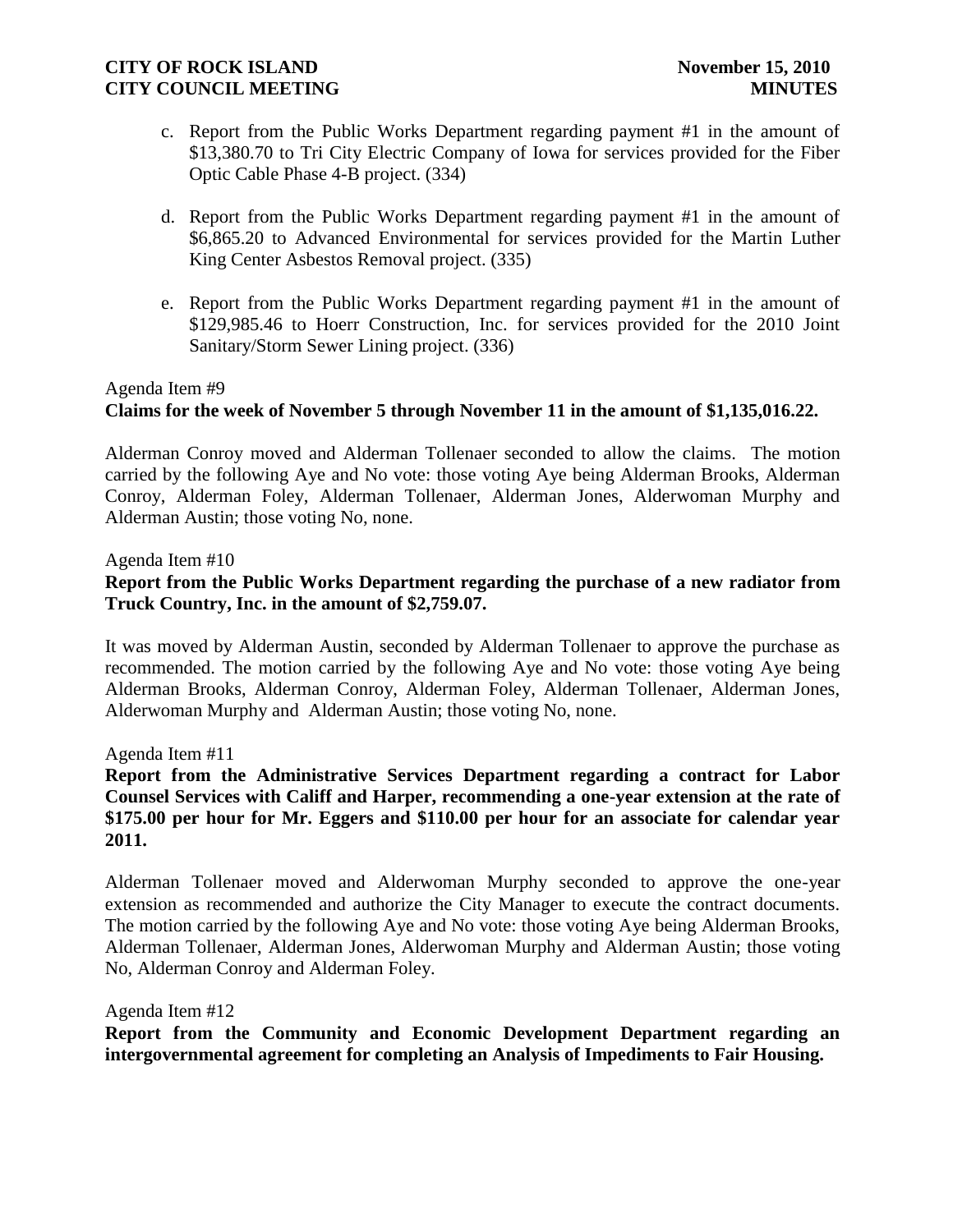It was moved by Alderman Austin, seconded by Alderman Brooks to approve the agreement as recommended and authorize the Mayor and City Clerk to execute the contract documents. The motion carried by the following Aye and No vote: those voting Aye being Alderman Brooks, Alderman Conroy, Alderman Foley, Alderman Tollenaer, Alderman Jones, Alderwoman Murphy and Alderman Austin; those voting No, none.

### Agenda Item #13

# **Report from General Administration regarding a proposed Strategic Marketing Plan and modified Marketing Services Proposal from UpStream.**

Alderman Jones moved and Alderman Tollenaer seconded to approve the Strategic Marketing Plan and the modifications to the Marketing Services Proposal as recommended and authorize the City Manager to execute the contract documents.

Discussion followed. Alderman Conroy stated that he would be voting no to this item due to looking at next year's budget and what the City may have to do in the future. Alderman Conroy noted that some areas may need to be cut in regards to next year's budget.

After discussion, the motion carried by the following Aye and No vote: those voting Aye being Alderman Foley, Alderman Tollenaer, Alderman Jones, Alderwoman Murphy and Alderman Austin; those voting No, Alderman Brooks Alderman Conroy.

#### Agenda Item #14

# **Report from the Board of Local Improvements regarding a Special Assessment Ordinance for improvements to 26th Avenue between 32nd and 34th Streets**.

It was moved by Alderman Tollenaer, seconded by Alderwoman Murphy to consider and schedule for a second reading. The motion carried by the following Aye and No vote: those voting Aye being Alderman Brooks, Alderman Conroy, Alderman Foley, Alderman Tollenaer, Alderman Jones, Alderwoman Murphy and Alderman Austin; those voting No, none.

Note: A second reading will be held on Monday, November 22, 2010 for final consideration.

#### Agenda Item #15

# **Report from the Board of Local Improvements regarding a Special Assessment Ordinance for improvements to 34th Avenue Court, east of 12th Street.**

Alderman Foley moved and Alderman Conroy seconded to consider and schedule for a second reading. The motion carried by the following Aye and No vote: those voting Aye being Alderman Brooks, Alderman Conroy, Alderman Foley, Alderman Tollenaer, Alderman Jones, Alderwoman Murphy and Alderman Austin; those voting No, none.

Note: A second reading will be held on Monday, November 22, 2010 for final consideration.

Agenda Item #16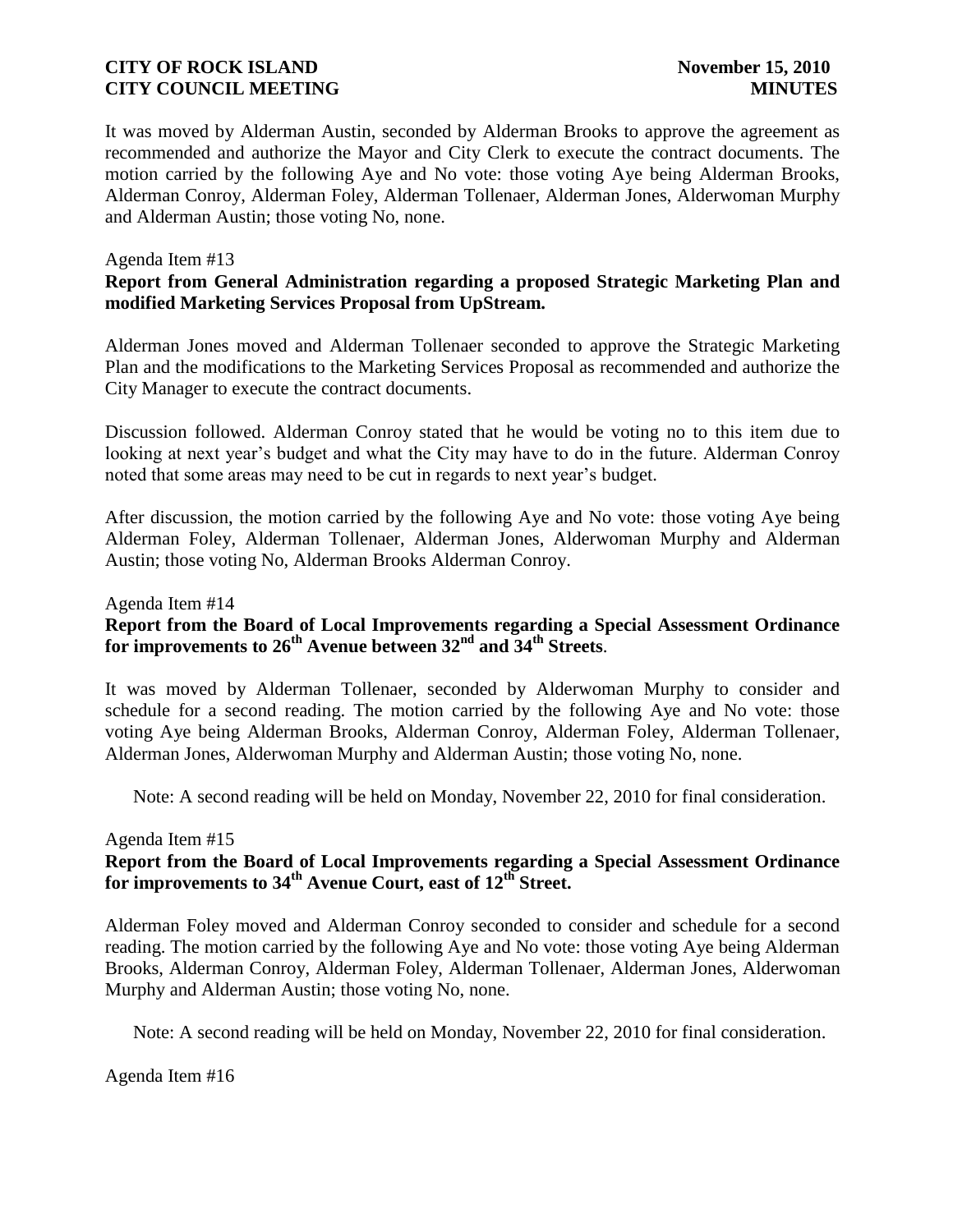### **Report from General Administration regarding the appointment of Jim Fobert to the position of Rock Island Fire Chief effective Tuesday, November 16, 2010.**

It was moved by Alderman Conroy, seconded by Alderman Foley to approve the appointment as recommended. The motion carried by the following Aye and No vote: those voting Aye being Alderman Brooks, Alderman Conroy, Alderman Foley, Alderman Tollenaer, Alderman Jones, Alderwoman Murphy and Alderman Austin; those voting No, none.

Council congratulated Mr. Fobert on his appointment to the position of Rock Island Fire Chief. Mr. Phillips also congratulated Jim Fobert and thanked Jeff Hindman who served in the capacity as interim Fire Chief.

Agenda Item #17

**Report from the Traffic Engineering Committee regarding a request (neighborhood petition) to prohibit truck traffic on 10th Avenue between 30th and 34th Street.**

Note: Agenda Item #17 was originally deferred for two weeks at the Monday, November 1, 2010 Council Meeting. *A Motion remained on the floor (Alderwoman Murphy moved and Alderman Brooks seconded to approve the request and refer to the City Attorney for an Ordinance*:

Alderman Brooks removed his second. With no other Alderman seconding the motion, the motion died for lack of a second.

#### Agenda Item #18

**Report from the Traffic Engineering Committee regarding a request (neighborhood petition) to change the North/South yield signs on 44th Street and 22nd Avenue to stop signs and to install a four-way stop at the intersection of 42nd Street and 22nd Avenue.**

Note: The printed motion was to deny the request.

It was moved by Alderman Austin and seconded by Alderman Brooks to approve changing the North/South yield signs on  $44<sup>th</sup>$  Street and  $22<sup>nd</sup>$  Avenue to stop signs and refer to the City Attorney for an ordinance.

Alderman Austin stated that there were two (2) components to this request; the other was to create a four-way stop at the intersection of  $42<sup>nd</sup>$  Street and  $22<sup>nd</sup>$  Avenue. Alderman Austin commented that this component of the request is in the southeast corner of Denkmann School. Alderman Austin indicated that he had visited with the principal of the school and others and it was determined that at this point in time creating a stop would not be in the school's best interest.

After discussion, the motion carried by the following Aye and No vote: those voting Aye being Alderman Brooks, Alderman Conroy, Alderman Foley, Alderman Tollenaer, Alderman Jones Alderwoman Murphy and Alderman Austin; those voting No, none.

Agenda Item #19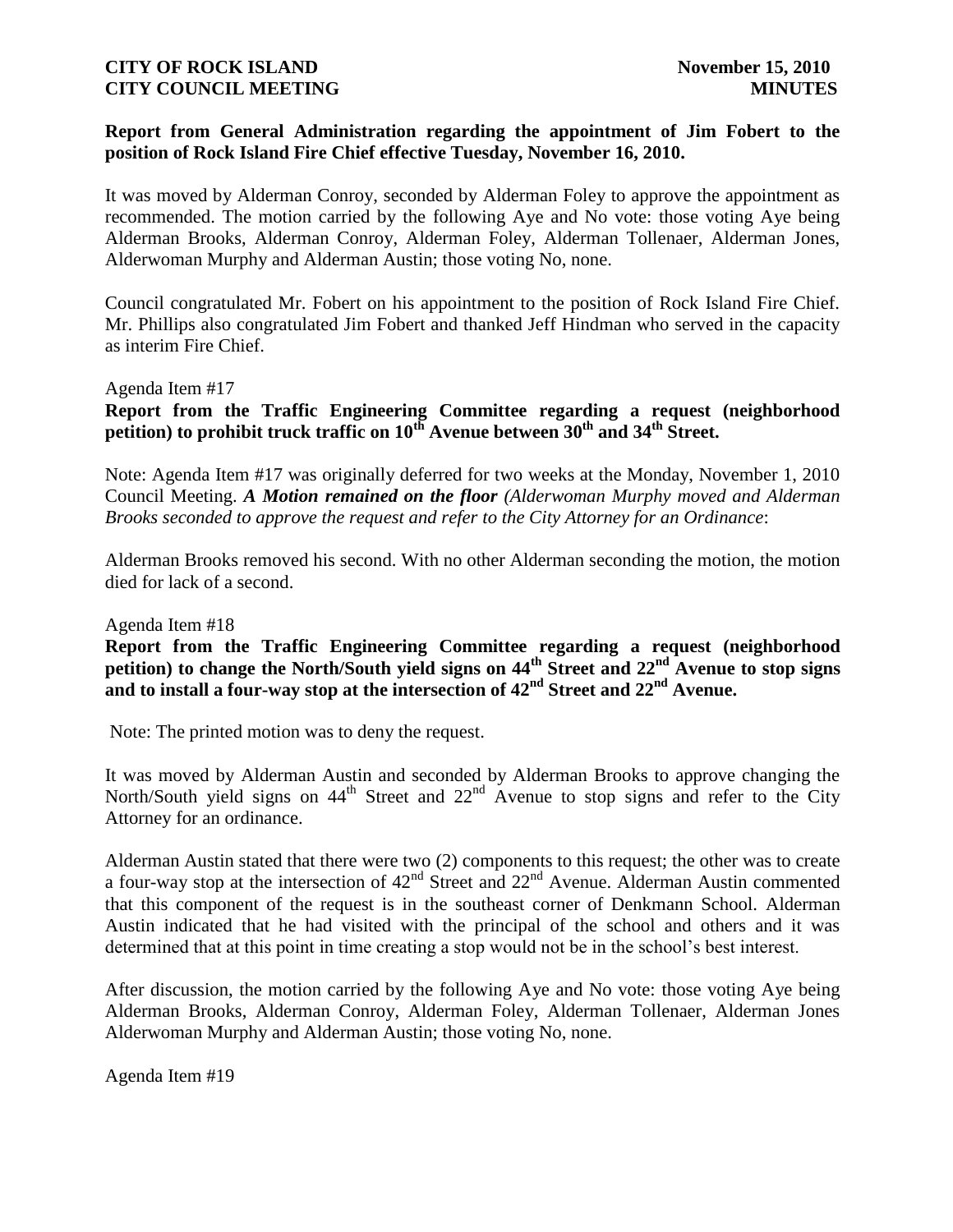**Report from the Traffic Engineering Committee regarding a request to ban parking on the south side of 16th Avenue from 20th to 22nd Street from 7:00 a.m. to 4:00 p.m. on school days and install stop signs at 16th Avenue and 22nd Street eastbound and westbound**.

Note: The printed motion was to deny the request.

Alderman Jones moved and Alderman Brooks seconded to approve banning parking on the south side of  $16<sup>th</sup>$  Avenue from  $20<sup>th</sup>$  to  $22<sup>nd</sup>$  Street from 7:00 a.m. to 4:00 p.m. on school days and install stop signs at  $16^{th}$  Avenue and  $22^{nd}$  Street eastbound and westbound.

Discussion followed. Alderman Jones inquired upon Jill Doak (City staff) to comment on where the nature of both requests came from.

Ms. Doak stated that this is a follow-up to the Rock Island Center for Math and Science travel plan, which the Council adopted this past May. Ms. Doak advised that the travel team had a follow-up meeting in September. It was noted that a number of items were identified by the committee and the Traffic Engineering Committee approved several of the items. Ms. Doak commented that these two (2) requests were not approved.

Ms. Doak stated that in regards to the ban on parking on  $16<sup>th</sup>$  Avenue on the south side, there are approximately three (3) lanes of traffic. It was noted that the north side is always parked up at school dismissal time. Ms. Doak commented that if there is a car on the south side, it makes it difficult to get through there. It was noted that it is all one-way headed west bound. Ms. Doak added that there are a lot of pedestrians and cars and it is a traffic safety issue to not have parking on the south side of that street.

Ms. Doak stated that the second request regarding the stop sign is due to it being the major entrance to the school and there is not a stop sign east and west on  $16<sup>th</sup>$  Avenue.

Council discussed these two (2) requests as it relates to opposition to the stop sign and safety issues as it relates to the ban on parking on the south side of  $16<sup>th</sup>$  Avenue.

After discussion, the motion carried by the following Aye and No vote: those voting Aye being Alderman Brooks, Alderman Conroy, Alderman Foley, Alderman Tollenaer, Alderman Jones, Alderwoman Murphy and Alderman Austin; those voting No, none.

# Agenda Item #20 **Items from the City Manager's Memorandum Packet.**

City Manager Phillips stated that included in the memo packet is a copy of a memorandum that was sent to department heads last week related to the budget process. Mr. Phillips advised that this information is to give Council an early indication of the process that the City is going through to make sure that the City structures a balanced General Fund Budget for the coming year. Mr. Phillips indicated that the first cut showed a shortfall of \$2.4 million dollars. It was noted that after working on the budget last week, there is approximately a \$2 million dollar gap. Mr. Phillips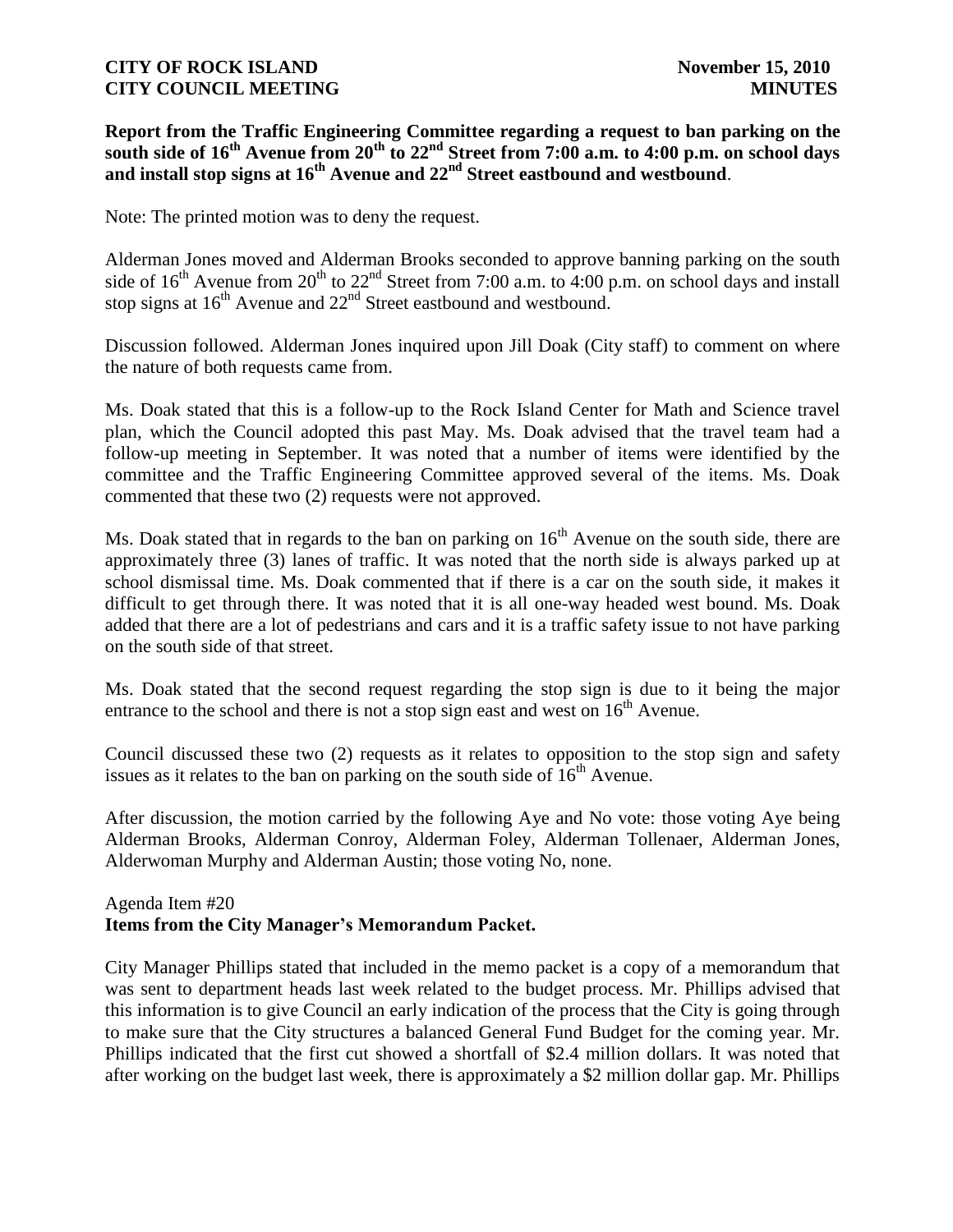added that there is a lot of work to do to narrow the gap between revenues and expenses for the coming year.

Mr. Phillips stated that staff will come to Council next week to discuss the tax levy. It was noted that on December  $6<sup>th</sup>$ , staff will have more information for Council consideration on options to consider for increases in fees or cuts in costs.

City Manager Phillips noted that information is included in the memo packet regarding the selection of the Commercial Beautification Awards. It was noted that staff is interested in getting Council's vote for the awards.

Mr. Phillips reminded Council of the College Hill District meeting to be held on Wednesday November  $17<sup>th</sup>$ .

Mr. Phillips stated that information is also included in the memo packet regarding Police and Fire pension reform. Mr. Phillips indicated that this is information that the City continues to share with the legislators urging them to make modifications to Police and Fire pensions for new hires and is similar to what they have done for all other pension programs in Illinois.

Alderman Foley stated that on Saturday, November  $13<sup>th</sup>$ , he attended the Division three; Regional Cross Country Meet held at Saukie Golf Course. Alderman Foley thanked the Parks Department and stated it was a great event.

Alderwoman Murphy reminded everyone to Shop Rock Island. Alderwoman Murphy stated to shop the City of Rock Island Parks and Recreation Department when shopping for Christmas gifts. Alderwoman Murphy commented that golf passes are available for Saukie and Highland Springs Golf courses, gift certificates for Whitewater Junction for the summer and at Saukie Golf Course, one may purchase gifts at Santa's Pro Shop.

Agenda Item #21 **Other Business**

Ms. Dameion Watkins of 1907  $5<sup>th</sup>$  Avenue formerly recorded as 429 19<sup>th</sup> Street stepped forward. Ms. Watkins voiced concerns regarding the TIF project at 1706 3<sup>rd</sup> Avenue. Ms. Watkins was also concerned in regards to the address at 1923  $5<sup>th</sup>$  Avenue-Immanuel Lutheran Church formerly recorded as 425 19<sup>th</sup> Street. Ms. Watkins was concerned that the developer is not who he says he is. Ms. Watkins indicated that when two (2) addresses that equal a whole block, which includes a church is turned into something else, it is a misuse in a restricted covenant. In addition, Ms. Watkins also voiced concerns regarding several complaints she made to the Inspections Department regarding 1907  $5<sup>th</sup>$  Avenue and information in regards to the Freedom of Information Act that she requested on October 27, 2010 and November 1, 2010.

Alderman Conroy stated that he would like a follow - up report on this issue and inquired as to when the information could be submitted. City Manager Phillips stated that next week information could be provided to Council.